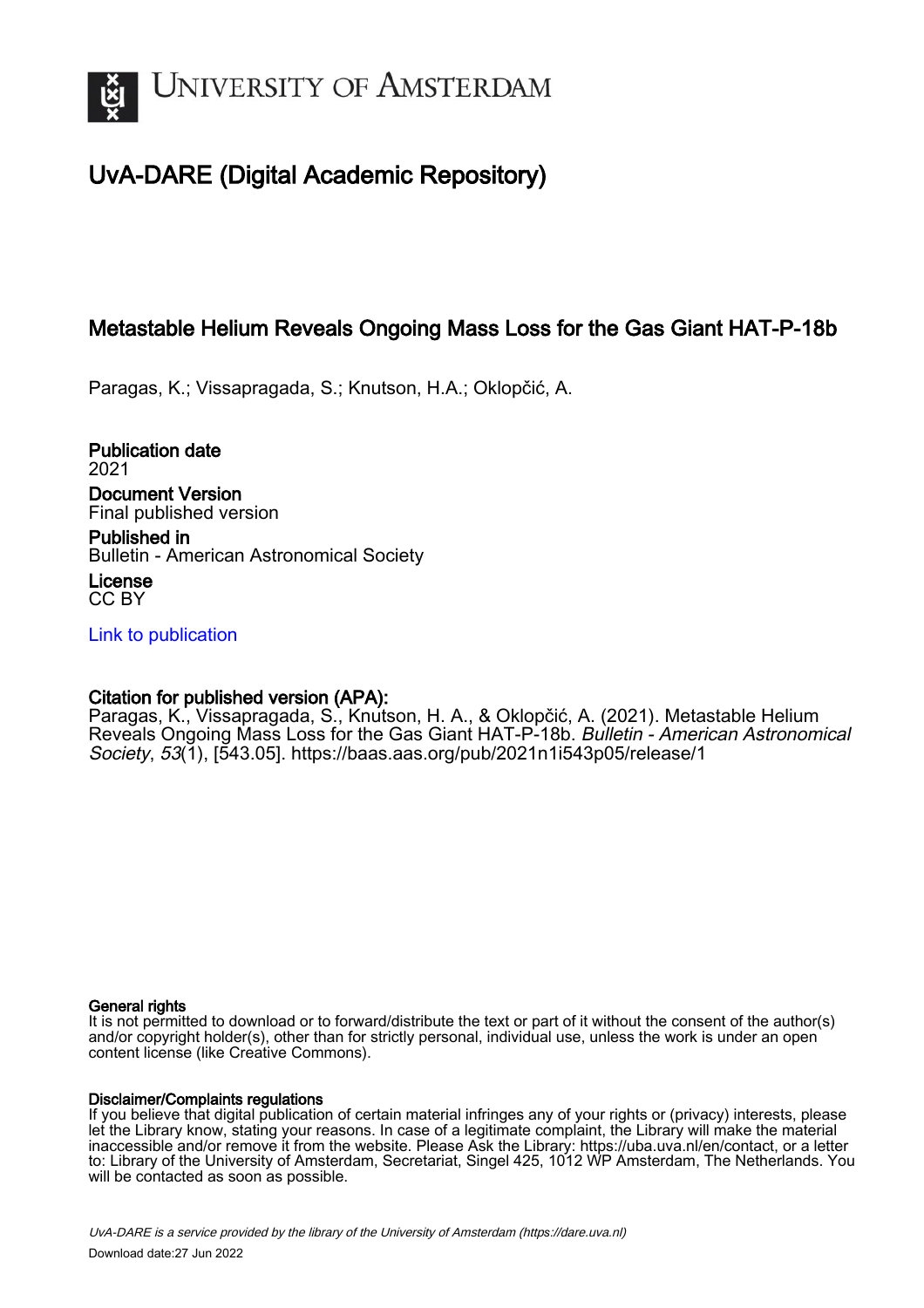## **Bulletin of the AAS • Vol. 53, Issue 1**

# **Metastable Helium Reveals Ongoing Mass Loss for the Gas Giant HAT-P-18b**

## **K. Paragas 1 , S. Vissapragada 2 , H. A. Knutson 2 , A. Oklopčić 3**

**<sup>1</sup>Astronomy Department, Wesleyan University, Middletown, CT, <sup>2</sup>Division of Geological and Planetary Sciences, California Institute of Technology, Pasadena, CA, <sup>3</sup>Anton Pannekoek Institute of Astronomy, University of Amsterdam, Amsterdam, Netherlands**

**Published on:** Jan 11, 2021

**License:** Creative Commons Attribution 4.0 [International](https://creativecommons.org/licenses/by/4.0/) License (CC-BY 4.0)